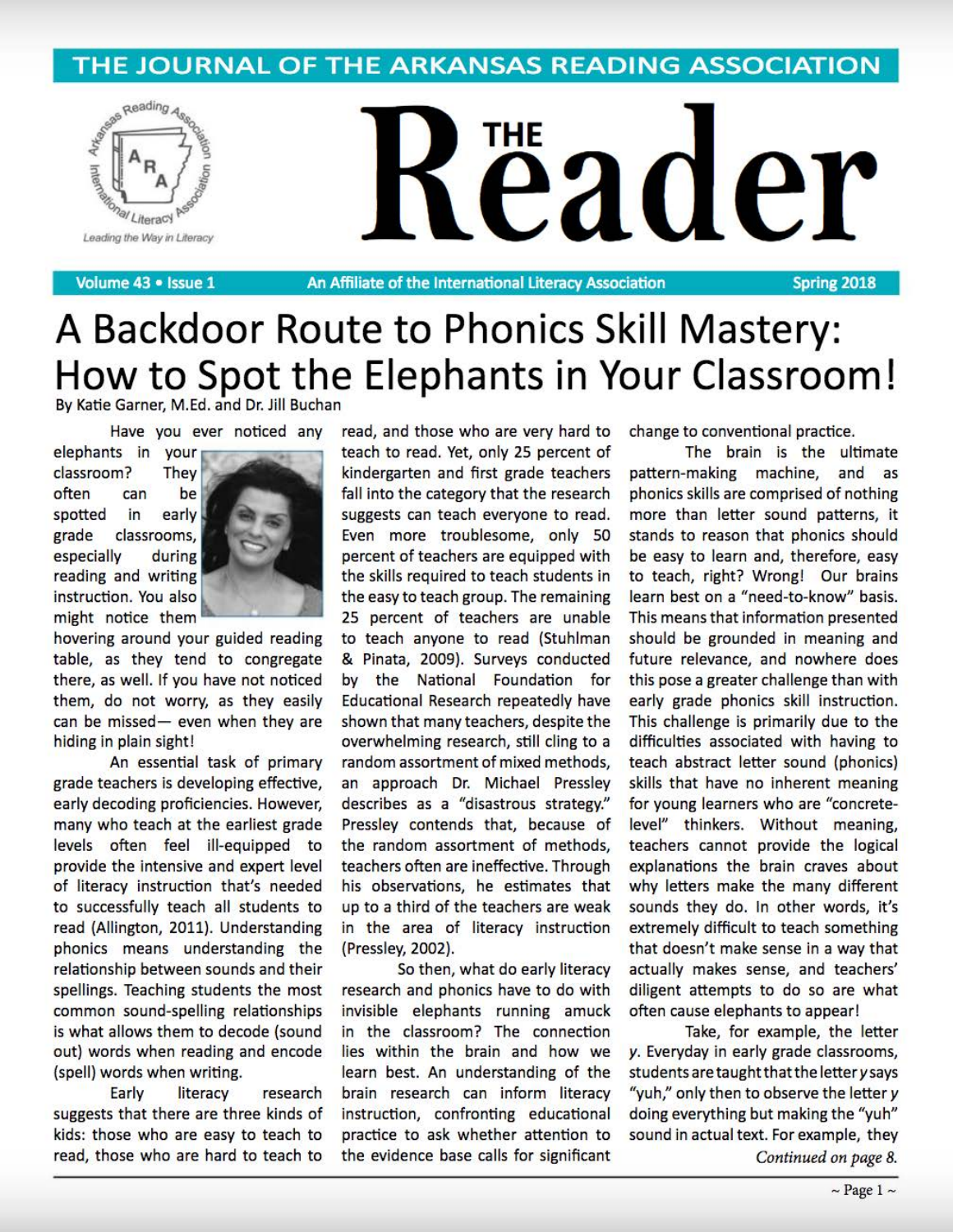# **A Backdoor Route to Phonics Skill Mastery:**

**By Katie Garner, M.Ed. and Dr. Jill Buchan** 

#### *Continued on from page I.*

**sing the alphabet song every morning, "Y says yo-yo, yuh, yuh, yuh," and then move on to daily calendar time where they notice they sound in words like: July, January, February, May, Sunday,**  Monday, etc... Additionally, they see **the letter** *y* **in books that are "by" a particular author, and above the door of the "boy's" bathroom. Teaching beginning learners the one sound for** *y* **that it Is least likely to make may sound counterintuitive, but it is actually the norm in traditional core reading and phonics instruction. (Can you see the elephants starting to appear?)** 

**The English language is ripe with letter sound inconsistencies, as letters in isolation almost never seem to make the sounds that they are supposed to when they come together in real words. Another example, klndergartners are taught, "T says**  turtle, tuh, tuh, tuh," despite the fact **that nine times out of ten, t won't actually say "tuh," because of high frequency words: like: the, this, them, they, those, there, then, etc... Such blatant Instructional discrepancies are the reading equivalent of sending early grade learners on a wild goose chase. It Is not until the late fall or early winter of first grade that th appears on the scope and sequence of most core reading and phonics programs for formal introduction.** 

**So how can teachers help students to understand and account for what seem to be constant contradictions of letter sounds in text, while avoiding the use of commonly heard phrases like, "It just is ... It just does ... You just have to remember ... "? It's actually quite simple when following the path carved by brain science.** 

**So now let's imagine that it's the first day of kindergarten and**  students have just finished singing the **alphabet song, which includes singing both the short (as in apple) and long** 

**(as in ape) sounds for the letter** *a.* **The class then transitions to calendar time. Without skipping a beat, the teacher shifts the instructional focus to the calendar. The first question she asks is, "What month is it?" She points to the letter** *A* **in the word August, helping them sound out, "ahhh-guh-ust." And then it happens, a student calls out, "But I thought the letter** *O* **was supposed to say 'ahhh', not A?" (Enter**  elephant, stage rightl) This sticky, yet **all too common, classroom scenario poses an instructional dilemma for many teachers, yet it's actually an ideal optimal learning opportunity in disguise I** 

Whenever instruction aligns **with a learner's need-to-know, the information presented is marked for memory, and thus prioritized for learning in the brain. And in the above-described scenario, what students need to know is the reading and writing "secret" about au, which is that these letters are in lovel They have a huge crush on each other (as do aw) and whenever they have to stand right next to each other in a word, they get so embarrassed that they always put their heads down and say, "Ahhhhhhhl" (Garner, 2016). Sharing the simple secret about au and aw with beginning (and struggling, upper grade) readers empowers them to not only read the word August, but hundreds of other words too, like: Autumn, awful, awesome, auto, etc.** 

**This simple shifting of the**  instructional delivery from "skill" based **to "feeling" based allows teachers to target phonics instruction to the earlier developing, affective (social and emotional) learning domain, rather than the later developing, higher level processing centers. By connecting letter sound behavior with learners' existing frameworks of social and emotional understanding (i.e. being in** love, feeling embarrassed, etc...) skills **become relevant and meaningful.** 

**The result is forging stronger learner connections and easier retrieval. "It Is literally neurobiologlcally impossible to think deeply about things that you don't care about. Deep understanding depends on making emotional connections between concepts. Emotion guides our learning. The emotional brain filters all incoming information. If something is emotionally stimulating, it will be marked identified marked for memory." (Immordino-Yang, 2015).** 

**As previously stated, early literacy research suggests that often poor readers read poorly because they are taught poorly at the earliest grade levels (Allington, 2011). Implementation of a core reading and/ or phonics program by which learners acquire only bits and pieces of the code, dispersed over multiple grade level years, does not provide those at the beginning grade levels with the tools they need to fully partake in the many reading and writing experiences that occur across the instructional day. Nor does this planned "fragmentation" model of Instruction equip students with the tools they need to read or write about what is personally meaningful**  to them. "Three to four years is a **long time to make learners wait for access to the whole code" (Allington, 2011). This accepted practice of delaying learner-access to the whole code needed for reading and writing puts those at the earliest grade levels at a tremendous disadvantage. This disadvantage occurs because learners at the beginning grade levels acquire only minimal access to letter sound and phonics skills, severely limiting their ability to engage in the many rich text experiences that are woven throughout the instructional day, beginning in pre-K. This disadvantage is compounded by the fact that the small parts of the code they do know (individual letters and sounds) often appear contradictory to the sounds**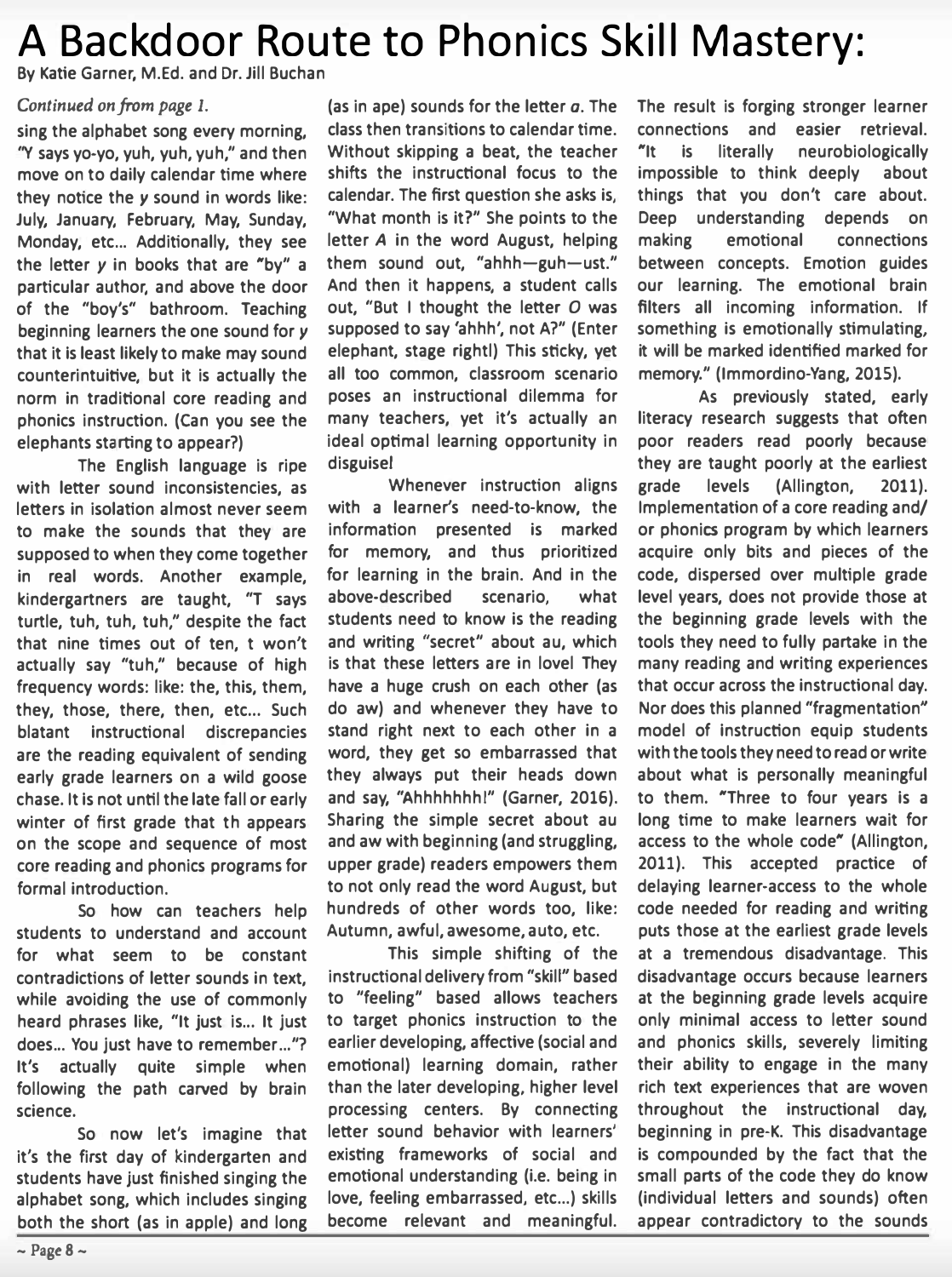## **A Backdoor Route to Phonics...**

**By Katie Garner, M.Ed. and Dr. Jill Buchan**

#### **Continued on from page** *8***.**

**The brain seeks meaning and relevance, which is why it is vital that phonics skill instruction is aligned with that which is Important to learners. When information does not make sense, the brain is unable to process the concepts and must rely on rote learning methods instead. Cloaking phonics skills as grown-up, reading and writing "secrets" that learners want to know makes them easy to teach, and allows them to be shared as needed-and from as early as kindergarten-whenever and wherever they are encountered throughout the instructional day. The result is a systematic, yet learnerdriven ubuffet-style" approach to phonics skill Introduction that aligns with our brain's need to pattern-out information on a need-to-know basis; as opposed to delivering disjointed skills during a designated reading block, and spread across multiple, grade level years. Within this brain based instructional design, learnermomentum in both reading and**  writing increases far beyond just **simple decoding, with students at the earliest grade levels empowered with the tools needed to read books that are of genuine interest and write the stories that they want to tell.** 

**It is essential that teachers, especially those at the beginning grade levels, both understand and are prepared for the many hurdles and pitfalls inherent in early grade, literacy skill instruction. According to Dr. Allington, "What really matters is ongoing, professional development for PK, kindergarten and first grade teachers," further noting that, "No amount of remediation or retention can compare with high quality, professional development for preK, K and 1st grade level teachers." This is the only way to ensure that teachers are equipped with the knowledge** 

**and tools needed to ensure the early, intensive and expert literacy instruction required to teach all kids to read. (Allington, 2013)** 

**Educators must be familiar with brain compatible practices and also those that are brain antagonistic. Based on what we currently know about the brain's structure and function, brain compatible teaching emphasizes the way the brain naturally learns (Sprenger, 2013). Lessons that are brain compatible enable teachers to target instruction to areas of learner strength (social emotive awareness and understanding) and effectively bypass areas of inherent weakness**   $(i.e.$  developmental **cognitive processing, language delays, etc ... ) (Jensen 2009). Additionally, this allows teachers to teach to multiple intelligences, appealing to as many senses as possible through movement, visuals, sounds and props (Jensen, 2009). Alternatively, brain antagonistic practices diminish proper brain function due to use of explicit memory pathways. Teachers must understand the differences between brain compatible and brain antagonistic instruction. Principals must also evaluate to determine teachereffectiveness, particularly in regards to the delivery of phonics skill instruction, to ensure that it aligns with the brain rather than opposition to it.** 

**Understanding of brain science and its implications for teaching and learning is an invaluable asset in today's classrooms. Those who are prepared with knowledge about how our brains receive, store, and process information are better equipped to provide students with optimal learning opportunities through which critical literacy skills are more easily acquired. It Is up to school leaders to ensure that teachers know not only what to do, but why to do it. Principals must understand the Inherent hurdles and** 

*Continued on page 10.* 

**ARKANSAS READING ASSOCIATION 45th ANNUAL LITERACY CONFERENCE NOVEMBER 15-16, 2018 LITTLE ROCK, ARKANSAS** 

### **Literacy Conference Housing Information**

**The Little Rock Marriott will once again serve as host hotel to the upcoming Arkansas Reading Association Literacy Conference.** 

**Reservations may be made by calling before October 15: 1-877- 759-6290.**

**Overnight parking charges, taxes and fees are additional.** 



**The Little Rock Marriott• - \$159.00 •convention Hotel - Prices are subject to additional fees and/or state and local taxes (currently 13% in Little Rock).**